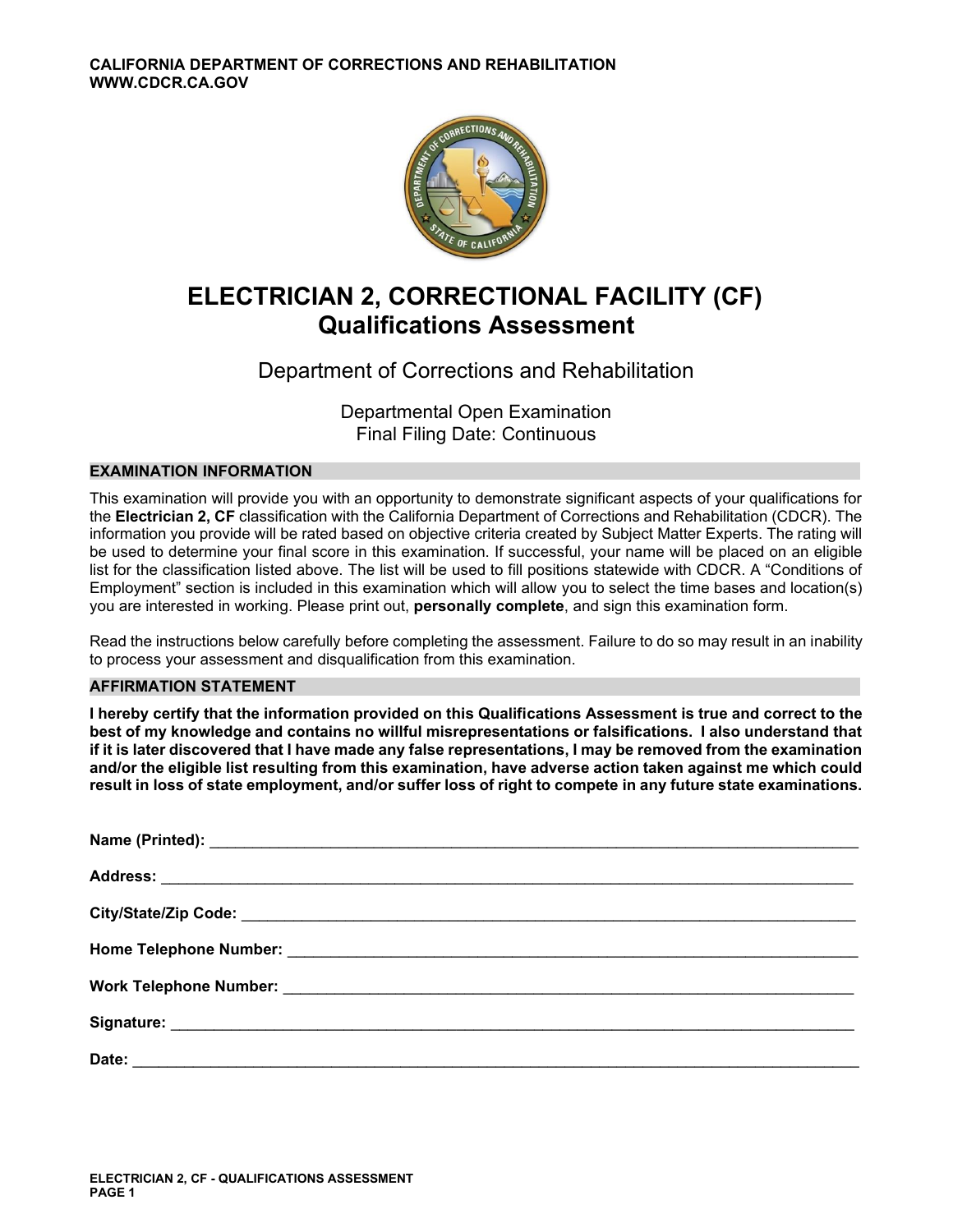### **FILING INSTRUCTIONS**

### **All applicants must complete and submit the following examination materials:**

- [Examination Application \(STD. 678\)](https://jobs.ca.gov/pdf/STD678.pdf)
- Qualifications Assessment

### By mail to:

**Department of Corrections and Rehabilitation Office of Workforce Planning P.O. Box 942883 Sacramento, CA 94283-0001** 

Or in person at:

**Department of Corrections and Rehabilitation 1515 S Street Sacramento, CA 95811-7243 Attn: Office of Workforce Planning, 211 S** 

If you are personally delivering your application and Qualifications Assessment, you must do so between the hours of **8:00 a.m.** and **5:00 p.m.**, Monday through Friday, excluding holidays, on or before the cut-off date to the street address listed above.

### **NOTE:**

- All examination materials must have original signatures.
- Be sure your envelope has adequate postage if submitting via mail.
- Faxed or emailed copies will **NOT** be accepted under any circumstances.
- Make and keep a photocopy of the completed Qualifications Assessment for your records.

### **GENERAL INSTRUCTIONS**

This Qualifications Assessment is the sole component of the examination. To obtain a position on the eligible list, a minimum score of 70% must be achieved. Therefore, please be sure to review and follow all instructions carefully as missing or incomplete information may result in disqualification or a lower score.

This examination is comprised of the following areas:

- Affirmation Statement (page 1)
- Filing Instructions / General Instructions (page 2)
- Prior State Employment / Conditions of Employment (pages 3 4)
- Rating Instructions (page 5)
- Knowledge & Experience Assessment (pages 6 11)
- Recruitment Questionnaire (page 13 14)

### **YOUR RESPONSES ARE SUBJECT TO VERIFICATION**

Please keep in mind that all information provided on this Qualifications Assessment will be subject to verification at any time during the examination process, hiring process, and even after gaining employment. Anyone who misrepresents his/her experience will be subject to adverse consequences, which could include the following action(s):

- Removal from the examination process
- Removal from the eligible list / certification list
- Loss of State employment
- Loss of rights to compete in any future state examinations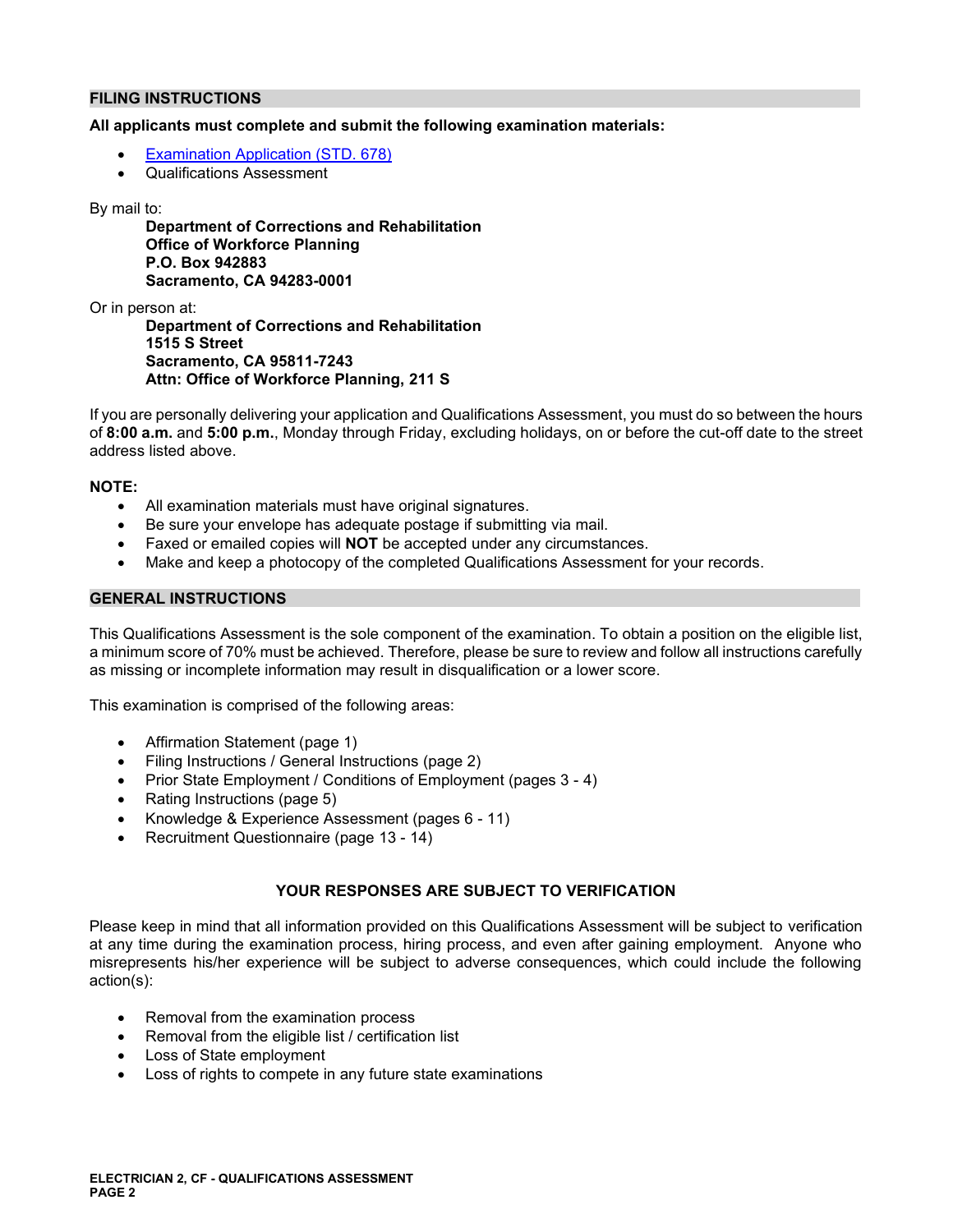### **PRIOR STATE EMPLOYMENT INFORMATION**

**Complete this next section ONLY if you have been previously dismissed from California State Civil Service employment by punitive action or as a result of disciplinary proceedings. IF THIS DOES NOT APPLY TO YOU, please skip this question.** 

**Do you have written permission from the California Department of Human Resources (CalHR) to take this examination?** 





**State Personnel Board, Rule 211 provides that a dismissed state employee may only participate in State Civil Service examinations if he/she has obtained prior consent from the State Personnel Board.** 

### **CONDITIONS OF EMPLOYMENT**

### **PLEASE MARK THE APPROPRIATE BOX(ES) OF YOUR CHOICE.**

If you are successful in this examination, your name will be placed on an active employment list and referred to fill vacancies Statewide according to the conditions you specify on this form.

### **TYPE OF APPOINTMENT YOU WILL ACCEPT**

Please mark the appropriate box(es) - you may check "(A) Any" if you are willing to accept any type of employment.

☐ **(D) Permanent Full-Time** ☐ **(R) Permanent Part-Time** ☐ **(K) Limited-Term Full-Time** ☐ **(A) Any** 

If all are marked and you receive an appointment other than permanent full-time, your name will continue to be considered for permanent full-time positions.

### **LOCATION(S) YOU ARE WILLING TO WORK**

☐ **5 ANYWHERE IN THE STATE –** If this box is marked, no further selection is necessary

### **NORTHERN REGION**

- 
- 
- 
- 
- Mule Creek State Prison ☐ 2500 **Modoc County** ☐ 4700 **Siskiyou County**  Pine Grove Youth Conservation ☐ 2800 **Napa County** Camp ☐ 4800 **Solano County**
- 
- ☐ 0500 **Calaveras County**
- 
- ☐ 0700 **Contra Costa County**  CSP, Sacramento ☐ 5200 **Tehama County**
- 
- 
- 
- 
- ☐ ☐ 3900 **San Joaquin County** 1200 **Humboldt County**  Deuel Vocational Institute ☐ 5800 **Yuba County**
- 
- ☐ 1800 **Lassen County**  O.H. Close YCF
- California Correctional Center N.A. Chaderjian YCF
- High Desert State Prison
- 
- 
- ☐ 2300 **Mendocino County** 0300 **Amador County** ☐ ☐ 4600 **Sierra County** 
	-
	-
	-
	- □ 3100 **Placer County**
	-
	- ☐ 5100 **Sutter County** 3400 **Sacramento County** ☐
	-
	-
- ☐ 0800 **Del Norte County**  Folsom State Prison ☐ 5300 **Trinity County**  Pelican Bay State Prison Richard A. McGee Correctional Training Center ☐ 5500 – **Tuolumne County** ☐ 0900 – **El Dorado County** • Sierra Conservation Center
	-
- ☐ ☐ 3800 **San Francisco County** 1100 **Glenn County** ☐ 5700 **Yolo County** 
	-
	- California Health Care Facility
	-
	-
	-
- ☐ 0100 **Alameda County** ☐ 2100 **Marin County** ☐ 4100 **San Mateo County**
- ☐ CSP, San Quentin 0200 **Alpine County**  ☐ 4500 **Shasta County** 
	-
	-
	-
- ☐ 2900 **Nevada County**  California Medical Facility ☐ 0400 **Butte County** 
	-
- ☐ ☐ 4900 **Sonoma County** 3200 **Plumas County** ☐ 0600 **Colusa County** 
	-
	-
	-
	-
	-
	-
	-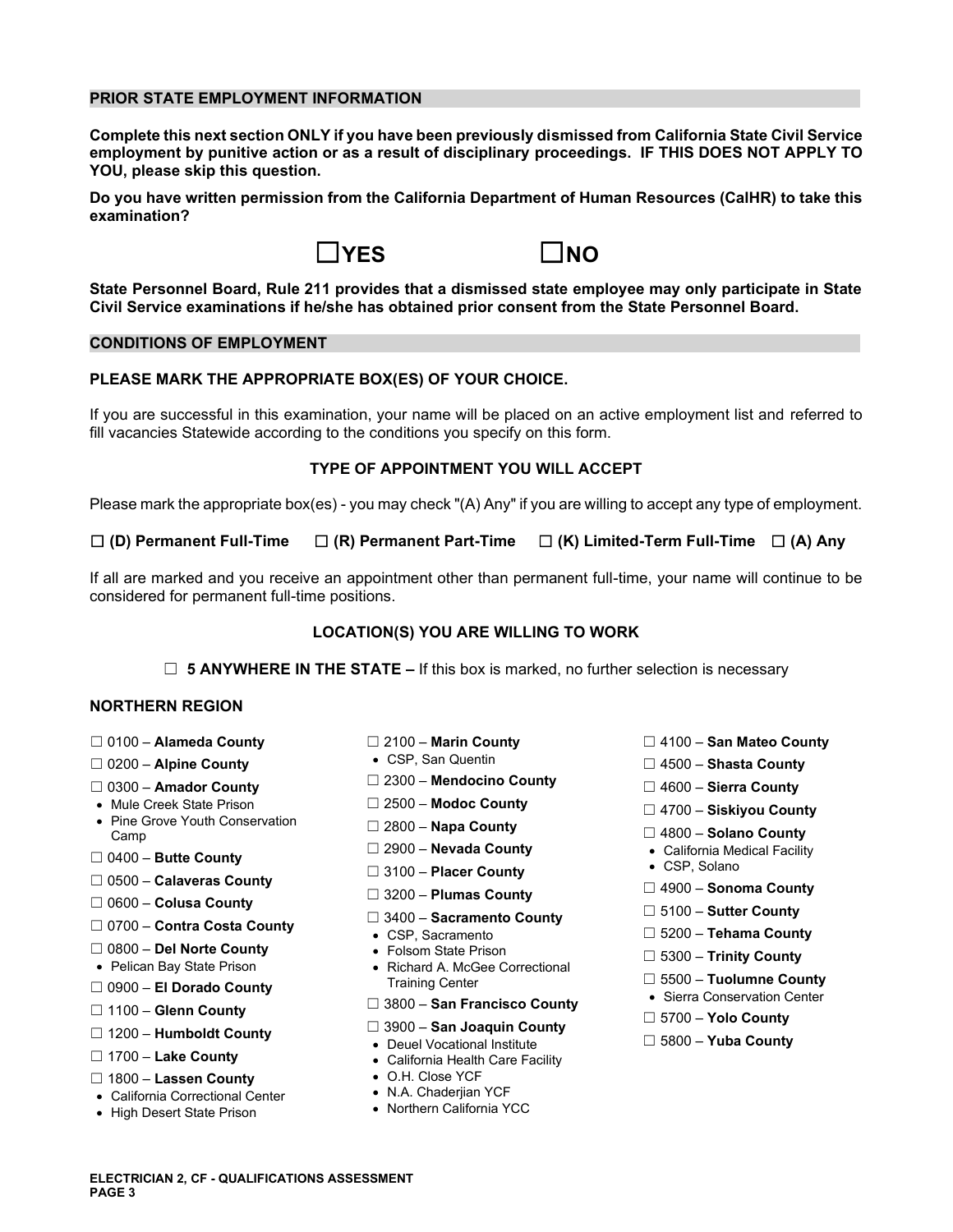### **CENTRAL REGION**

- 
- 
- 
- 
- 
- 
- 
- 
- 

- 
- 
- □ 1400 **Inyo County CSP**, Corcoran CSP, Corcoran Salinas Valley State Prison CA Substance Abuse Treatment Salinas Valley State Prison CA Substance Abuse Treatment △ 3500 **San Benito Count** ☐ 1500 – **Kern County** Facility ☐ 3500 – **San Benito County** 
	-
- California Correctional Institution Central California Women's California Men's Colony<br>• Kern Valley State Prison California Men's Colony Colony<br>• North Kern State Prison Valley State Prison
	-
	-
	-
	-

- ☐ 1000 **Fresno County** ☐ 1600 **Kings County** ☐ 2700 **Monterey County**  Pleasant Valley State Prison Avenal State Prison Correctional Training Facility
	-
	-
- California City Correctional ☐ 2000 **Madera County** ☐ 4000 **San Luis Obispo** Facility Central California Women's **County**  California Correctional Institution
	-
- North Kern State Prison Valley State Prison Delta North Kern State Prison **in State State Accounty** Valley State Prison
- Wasco State Prison ☐ 2200 **Mariposa County** ☐ 4400 **Santa Cruz County** 
	- ☐ 2400 **Merced County** ☐ 5000 **Stanislaus County**
	- ☐ 2600 **Mono County** ☐ 5400 **Tulare County**

### **SOUTHERN REGION**

- 
- 
- 
- ☐ 1900 **Los Angeles County**  Ironwood State Prison
- 
- □ 3000 Orange County **County**
- ☐ 1300 **Imperial County** ☐ 3300 **Riverside County** ☐ 3700 **San Diego County**
- Calipatria State Prison California Rehabilitation Center RJ Donovan Correctional Facility
	-
	-
- ☐ 5600 **Ventura County**  CSP, Los Angeles County ☐ 3600 **San Bernardino**

• California Institution for Men • California Institution for Women

- 
- 
- CSP, Centinela Chuckawalla Valley State Prison ☐ 4200 **Santa Barbara County** 
	-
	-

### **ADDRESS OR EMPLOYMENT CHANGES**

After list release, successful candidates may update any address and/or availability for employment preference information by accessing their [CalCareer Account](https://www.jobs.ca.gov/) (www.jobs.ca.gov) on the California Department of Human Resources (CalHR) website or by notifying CDCR at the following address:

> California Department of Corrections and Rehabilitation Office of Workforce Planning P.O. Box 942883 Sacramento, CA 94283-0001 Attn: Certification Unit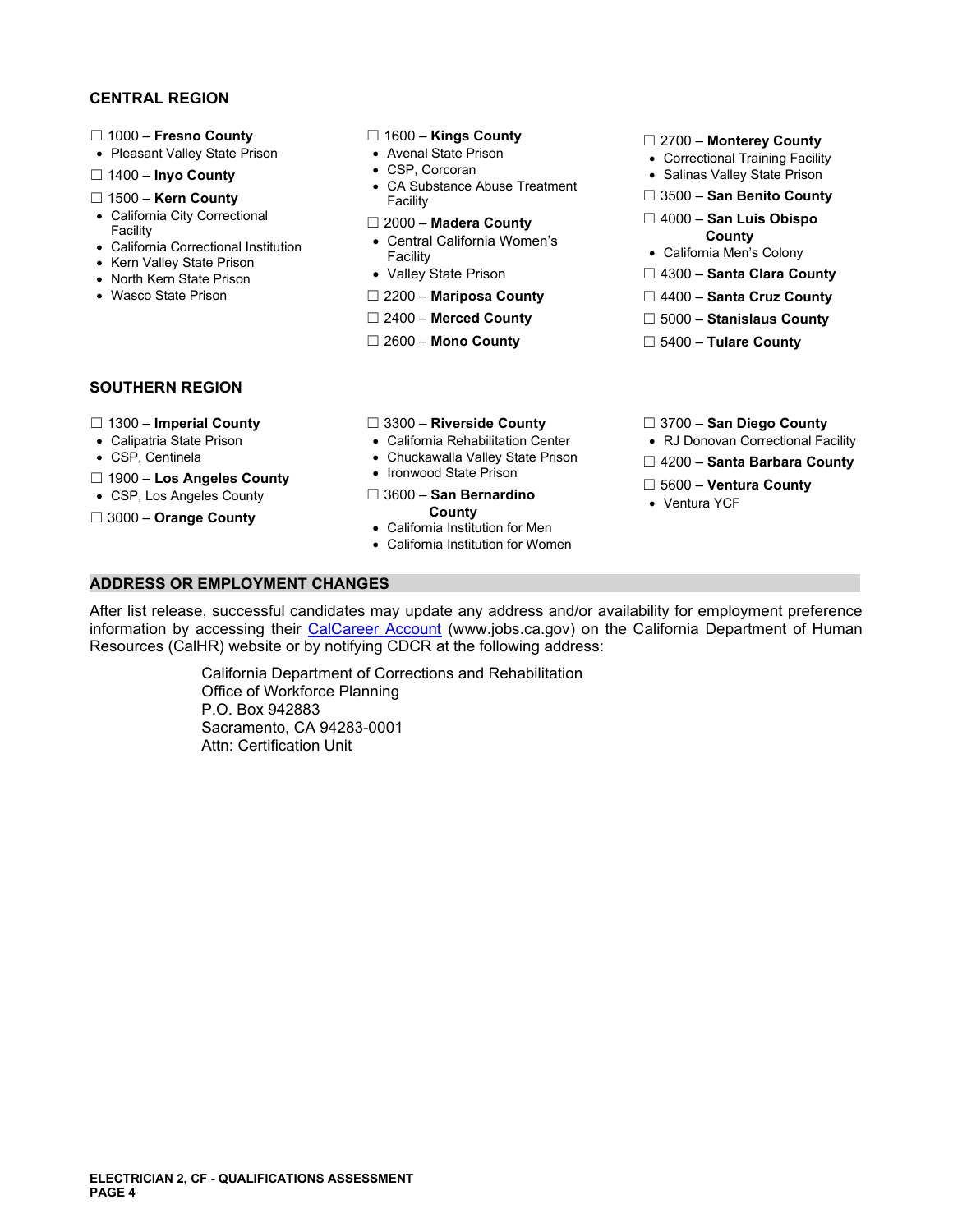### **RATING INSTRUCTIONS**

Rate your knowledge and experience performing specific job-related actions, using the rating scale(s) below.

Respond to each statement, beginning on the following page, by indicating how the statement applies to you. You are required to respond to every statement by marking one option for each of the two scales provided. Responses may not be changed or added once submitted to the Office of Workforce Planning. Missing responses will result in a lower score.

In responding to each statement, you may refer to your FORMAL EDUCATION, FORMAL TRAINING COURSES, and/or WORK EXPERIENCE whether paid or not paid.

### **SCALE #1 - KNOWLEDGE RELATED TO PERFORMING THIS ACTION**

### **Extensive Knowledge**

I possess an expert knowledge level to the extent that I have effectively performed tasks related to this knowledge in the most difficult and complex situations **and** I have instructed others on specific aspects of this knowledge.

### **Moderate Knowledge**

I possess an advanced knowledge level to the extent that I could effectively perform this task under the majority of circumstances or situations encountered.

### **Basic Knowledge**

I possess a sufficient knowledge level that would allow me to perform this task successfully in routine situations.

### **Limited Knowledge**

I have some knowledge of how to perform this task, but I may require additional instruction to apply my knowledge effectively.

### **No Knowledge**

I have no knowledge of how to perform this task or what it may entail.

### **SCALE #2 - EXPERIENCE RELATED TO PERFORMING THIS ACTION**

### **Extensive Experience**

I have more than 5 years of experience in regularly performing this action **and** I have instructed others on this specific action.

### **Moderate Experience**

I have more than 3 years, but less than 5 years of experience performing this action **and** I can perform it independently.

### **Basic Experience**

I have more than 1 years, but less than 3 years of experience performing this action **and** I have performed it regularly with minimal or no assistance.

### **Limited Experience**

I have less than 1 year of experience in performing this action **and** I may require assistance for successful performance.

### **No Experience**

I have never performed this action.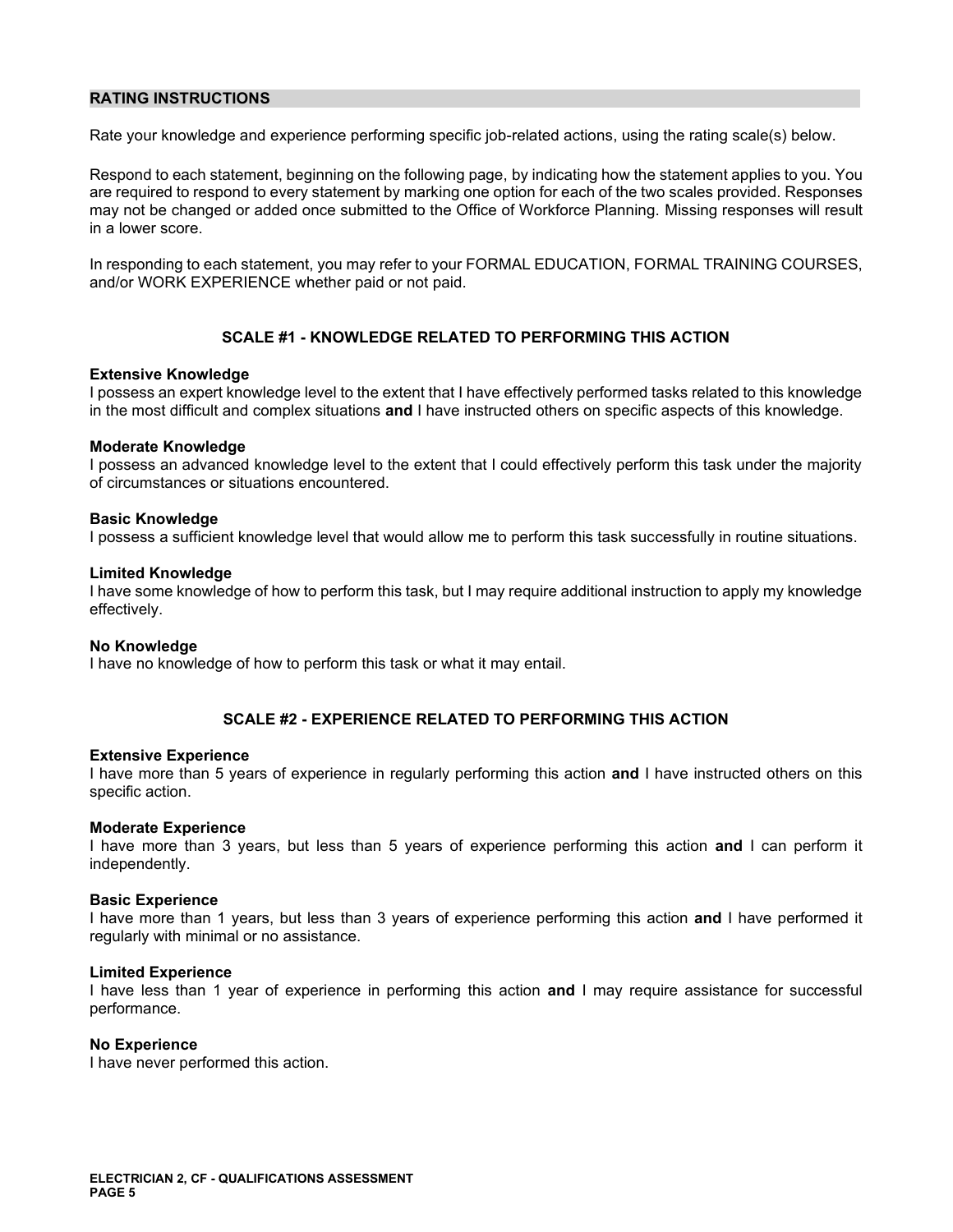| 1. | Install transmission lines for electrical systems.                                                                                                              |                                                                                                                                                                                             |  |
|----|-----------------------------------------------------------------------------------------------------------------------------------------------------------------|---------------------------------------------------------------------------------------------------------------------------------------------------------------------------------------------|--|
|    | Knowledge related to performing this action<br>□ Extensive Knowledge<br>□ Moderate Knowledge<br>□ Basic Knowledge<br>□ Limited Knowledge<br>□ No Knowledge      | <b>Experience related to performing this action</b><br>$\Box$ Extensive Experience<br>□ Moderate Experience<br>□ Basic Experience<br>$\Box$ Limited Experience<br>$\Box$ No Experience      |  |
| 2. | Maintain transmission lines for electrical systems.                                                                                                             |                                                                                                                                                                                             |  |
|    | Knowledge related to performing this action<br>□ Extensive Knowledge<br>□ Moderate Knowledge<br>□ Basic Knowledge<br>□ Limited Knowledge<br>$\Box$ No Knowledge | Experience related to performing this action<br>$\Box$ Extensive Experience<br>□ Moderate Experience<br>$\Box$ Basic Experience<br>$\Box$ Limited Experience<br>$\Box$ No Experience        |  |
| 3. | Repair transmission lines for electrical systems.                                                                                                               |                                                                                                                                                                                             |  |
|    | Knowledge related to performing this action<br>□ Extensive Knowledge<br>□ Moderate Knowledge<br>□ Basic Knowledge<br>□ Limited Knowledge<br>$\Box$ No Knowledge | <b>Experience related to performing this action</b><br>$\Box$ Extensive Experience<br>□ Moderate Experience<br>$\Box$ Basic Experience<br>$\Box$ Limited Experience<br>$\Box$ No Experience |  |
| 4. | Install electric lights, motors, heaters, generators, transformers, switchboards and other electrical apparatus.                                                |                                                                                                                                                                                             |  |
|    | Knowledge related to performing this action<br>□ Extensive Knowledge<br>□ Moderate Knowledge<br>Basic Knowledge<br>$\Box$ Limited Knowledge<br>□ No Knowledge   | Experience related to performing this action<br>$\Box$ Extensive Experience<br>□ Moderate Experience<br>$\Box$ Basic Experience<br>$\Box$ Limited Experience<br>$\Box$ No Experience        |  |
| 5. | Repair electric lights, motors, heaters, generators, transformers, switchboards and other electrical apparatus.                                                 |                                                                                                                                                                                             |  |
|    | Knowledge related to performing this action<br>$\Box$ Extensive Knowledge<br>□ Moderate Knowledge<br><b>Basic Knowledge</b>                                     | Experience related to performing this action<br>$\Box$ Extensive Experience<br>$\Box$ Moderate Experience<br>$\Box$ Basic Experience                                                        |  |

- □ David Experience<br>
□ Limited Knowledge □ Limited Experience<br>
□ No Knowledge □ No Experience
- 
- 
- 
- □ No Experience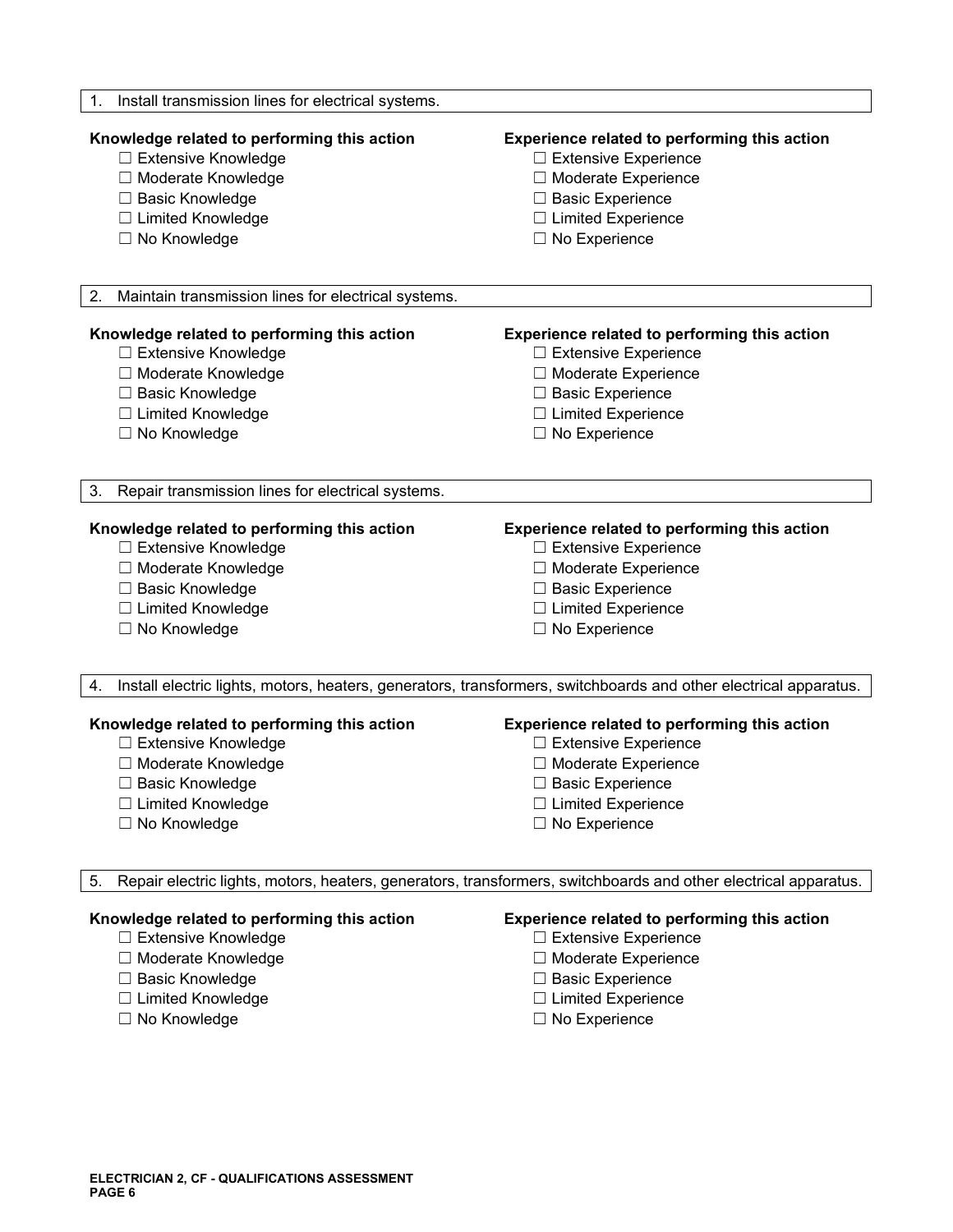| Troubleshoot electrical systems to restore power and minimize interruption.<br>6.               |                                              |  |
|-------------------------------------------------------------------------------------------------|----------------------------------------------|--|
| Knowledge related to performing this action                                                     | Experience related to performing this action |  |
| □ Extensive Knowledge                                                                           | □ Extensive Experience                       |  |
| □ Moderate Knowledge                                                                            | □ Moderate Experience                        |  |
| □ Basic Knowledge                                                                               | $\Box$ Basic Experience                      |  |
| □ Limited Knowledge                                                                             | □ Limited Experience                         |  |
| □ No Knowledge                                                                                  | $\Box$ No Experience                         |  |
| Maintain a clean electric shop free of clutter and debris.<br>7.                                |                                              |  |
| Knowledge related to performing this action                                                     | Experience related to performing this action |  |
| □ Extensive Knowledge                                                                           | $\Box$ Extensive Experience                  |  |
| □ Moderate Knowledge                                                                            | □ Moderate Experience                        |  |
| $\Box$ Basic Knowledge                                                                          | □ Basic Experience                           |  |
| □ Limited Knowledge                                                                             | □ Limited Experience                         |  |
| □ No Knowledge                                                                                  | $\Box$ No Experience                         |  |
| Maintain an organized electric shop.<br>8.                                                      |                                              |  |
| Knowledge related to performing this action                                                     | Experience related to performing this action |  |
| □ Extensive Knowledge                                                                           | $\Box$ Extensive Experience                  |  |
| □ Moderate Knowledge                                                                            | □ Moderate Experience                        |  |
| □ Basic Knowledge                                                                               | □ Basic Experience                           |  |
| □ Limited Knowledge                                                                             | □ Limited Experience                         |  |
| □ No Knowledge                                                                                  | $\Box$ No Experience                         |  |
| Operate electrical equipment (e.g. meters, conduit benders, drill motors, cutters, etc.).<br>9. |                                              |  |
| Knowledge related to performing this action                                                     | Experience related to performing this action |  |
| □ Extensive Knowledge                                                                           | $\Box$ Extensive Experience                  |  |
| □ Moderate Knowledge                                                                            | □ Moderate Experience                        |  |
| $\Box$ Basic Knowledge                                                                          | $\Box$ Basic Experience                      |  |
| □ Limited Knowledge                                                                             | $\Box$ Limited Experience                    |  |
| $\Box$ No Knowledge                                                                             | $\Box$ No Experience                         |  |
| 10. Advise in the selection of electrical equipment to provide standardization.                 |                                              |  |
| Knowledge related to performing this action                                                     | Experience related to performing this action |  |
| □ Extensive Knowledge                                                                           | $\Box$ Extensive Experience                  |  |
| □ Moderate Knowledge                                                                            | □ Moderate Experience                        |  |
| □ Basic Knowledge                                                                               | $\Box$ Basic Experience                      |  |
| □ Limited Knowledge                                                                             | $\Box$ Limited Experience                    |  |
| □ No Knowledge                                                                                  | $\Box$ No Experience                         |  |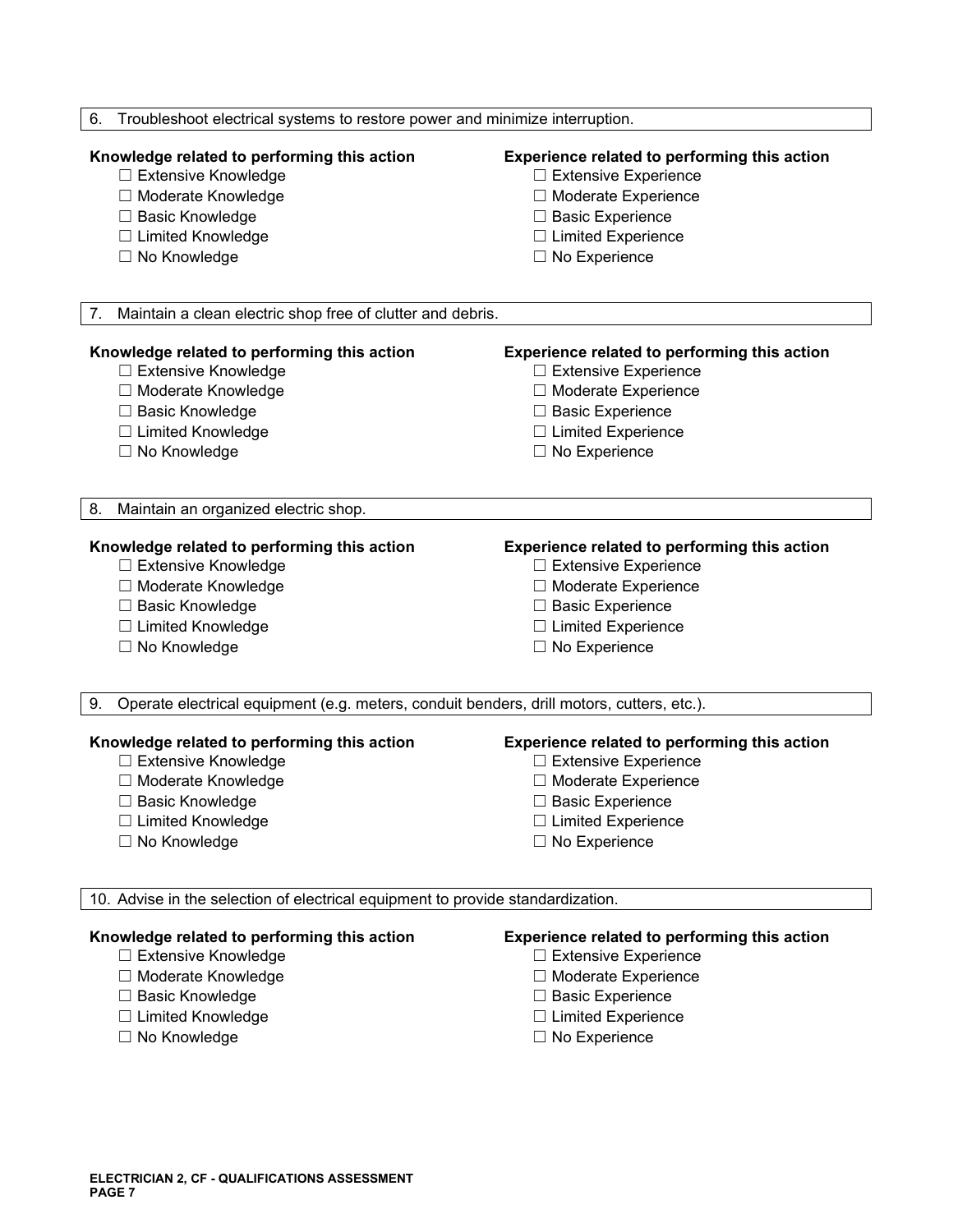| 11. Advise in the storage of electrical equipment and materials in order to ensure materials are stored correctly. |                                                     |  |  |
|--------------------------------------------------------------------------------------------------------------------|-----------------------------------------------------|--|--|
| Knowledge related to performing this action                                                                        | Experience related to performing this action        |  |  |
| □ Extensive Knowledge                                                                                              | $\Box$ Extensive Experience                         |  |  |
| □ Moderate Knowledge                                                                                               | □ Moderate Experience                               |  |  |
| □ Basic Knowledge                                                                                                  | □ Basic Experience                                  |  |  |
| □ Limited Knowledge                                                                                                | $\Box$ Limited Experience                           |  |  |
| □ No Knowledge                                                                                                     | $\Box$ No Experience                                |  |  |
| 12. Coordinate and work with other trades.                                                                         |                                                     |  |  |
| Knowledge related to performing this action                                                                        | <b>Experience related to performing this action</b> |  |  |
| □ Extensive Knowledge                                                                                              | $\Box$ Extensive Experience                         |  |  |
| □ Moderate Knowledge                                                                                               | □ Moderate Experience                               |  |  |
| □ Basic Knowledge                                                                                                  | □ Basic Experience                                  |  |  |
| □ Limited Knowledge                                                                                                | $\Box$ Limited Experience                           |  |  |
| □ No Knowledge                                                                                                     | $\Box$ No Experience                                |  |  |
| 13. Make rough sketches of electrical installations and repairs.                                                   |                                                     |  |  |
| Knowledge related to performing this action                                                                        | Experience related to performing this action        |  |  |
| □ Extensive Knowledge                                                                                              | $\Box$ Extensive Experience                         |  |  |
| □ Moderate Knowledge                                                                                               | □ Moderate Experience                               |  |  |
| □ Basic Knowledge                                                                                                  | $\Box$ Basic Experience                             |  |  |
| □ Limited Knowledge                                                                                                | $\Box$ Limited Experience                           |  |  |
| □ No Knowledge                                                                                                     | $\Box$ No Experience                                |  |  |
| 14. Estimate the cost of electrical installations and repairs.                                                     |                                                     |  |  |
| Knowledge related to performing this action                                                                        | Experience related to performing this action        |  |  |
| □ Extensive Knowledge                                                                                              | □ Extensive Experience                              |  |  |
| □ Moderate Knowledge                                                                                               | □ Moderate Experience                               |  |  |
| $\Box$ Basic Knowledge                                                                                             | $\Box$ Basic Experience                             |  |  |
| □ Limited Knowledge                                                                                                | $\Box$ Limited Experience                           |  |  |
| □ No Knowledge                                                                                                     | $\Box$ No Experience                                |  |  |
| 15. Maintain records and daily reports.                                                                            |                                                     |  |  |
| Knowledge related to performing this action                                                                        | Experience related to performing this action        |  |  |
| □ Extensive Knowledge                                                                                              | $\Box$ Extensive Experience                         |  |  |
| □ Moderate Knowledge                                                                                               | □ Moderate Experience                               |  |  |
| □ Basic Knowledge                                                                                                  | □ Basic Experience                                  |  |  |
| □ Limited Knowledge                                                                                                | $\Box$ Limited Experience                           |  |  |
| □ No Knowledge                                                                                                     | $\Box$ No Experience                                |  |  |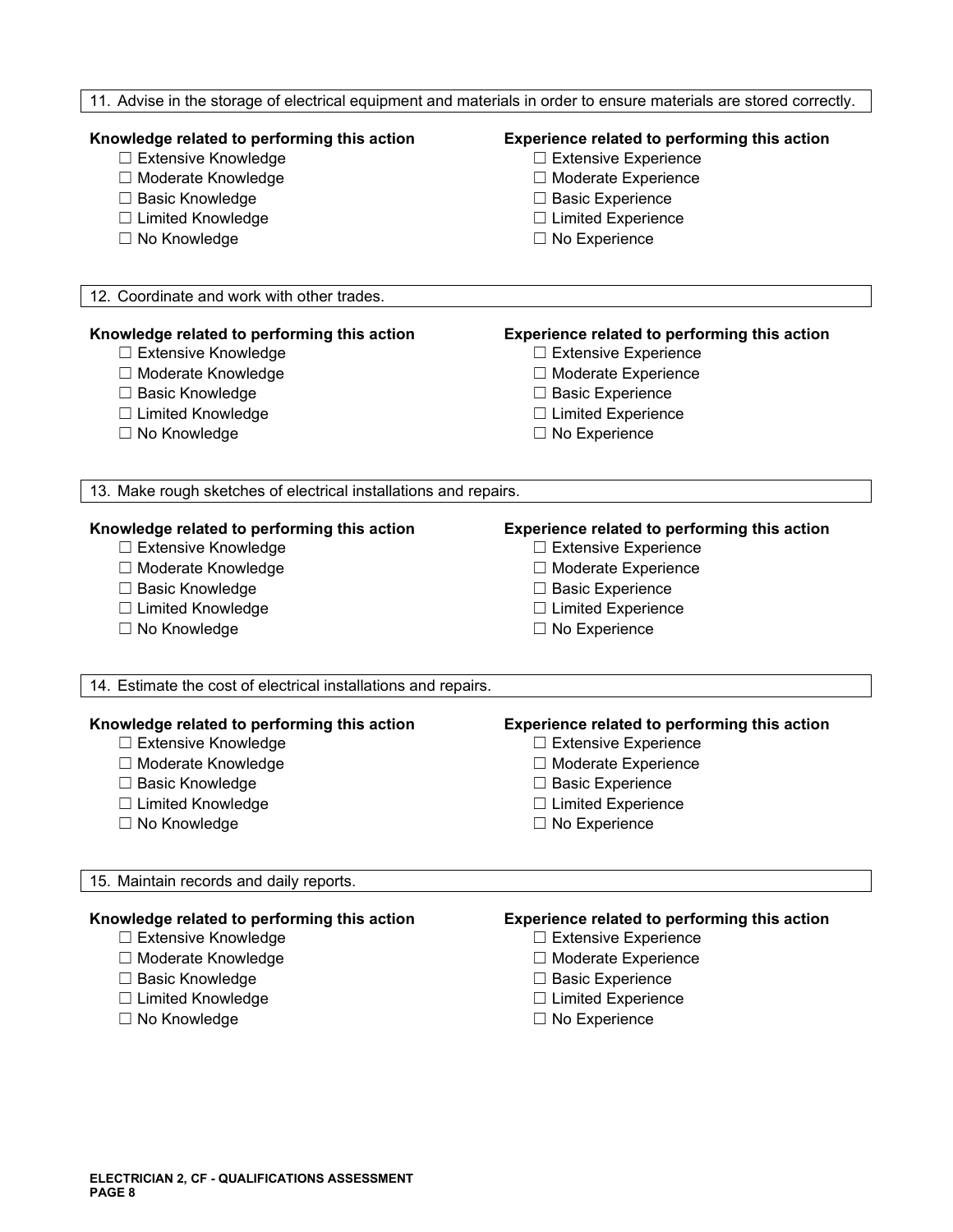### 16. Lead unskilled workers engaged in the maintenance and repair of electrical systems.

- 
- 
- ☐ Basic Knowledge ☐ Basic Experience
- ☐ Limited Knowledge ☐ Limited Experience
- 

### **Knowledge related to performing this action Experience related to performing this action**

- ☐ Extensive Knowledge ☐ Extensive Experience
- ☐ Moderate Knowledge ☐ Moderate Experience
	-
	-
- ☐ No Knowledge ☐ No Experience

17. Instruct unskilled workers in the maintenance and repair of electrical systems.

### **Knowledge related to performing this action Experience related to performing this action**

- 
- 
- 
- ☐ Limited Knowledge ☐ Limited Experience
- 

- ☐ Extensive Knowledge ☐ Extensive Experience
- ☐ Moderate Knowledge ☐ Moderate Experience
- ☐ Basic Knowledge ☐ Basic Experience
	-
- ☐ No Knowledge ☐ No Experience

### 18. Respond to emergency call backs.

### **Knowledge related to performing this action Experience related to performing this action**

- ☐ Extensive Knowledge ☐ Extensive Experience
- ☐ Moderate Knowledge ☐ Moderate Experience
- 
- 
- ☐ No Knowledge ☐ No Experience

- 
- 
- ☐ Basic Knowledge ☐ Basic Experience
- ☐ Limited Knowledge ☐ Limited Experience
	-

### 19. Attend training.

### **Knowledge related to performing this action Experience related to performing this action**

- 
- ☐ Moderate Knowledge ☐ Moderate Experience
- ☐ Basic Knowledge ☐ Basic Experience
- ☐ Limited Knowledge ☐ Limited Experience
- ☐ No Knowledge ☐ No Experience

- ☐ Extensive Knowledge ☐ Extensive Experience
	-
	-
	-
	-

### 20. Perform Preventive Maintenance of electrical equipment.

### **Knowledge related to performing this action Experience related to performing this action**

- ☐ Extensive Knowledge ☐ Extensive Experience
- ☐ Moderate Knowledge ☐ Moderate Experience
- ☐ Basic Knowledge ☐ Basic Experience
- ☐ Limited Knowledge ☐ Limited Experience
- ☐ No Knowledge ☐ No Experience

- 
- 
- 
- 
-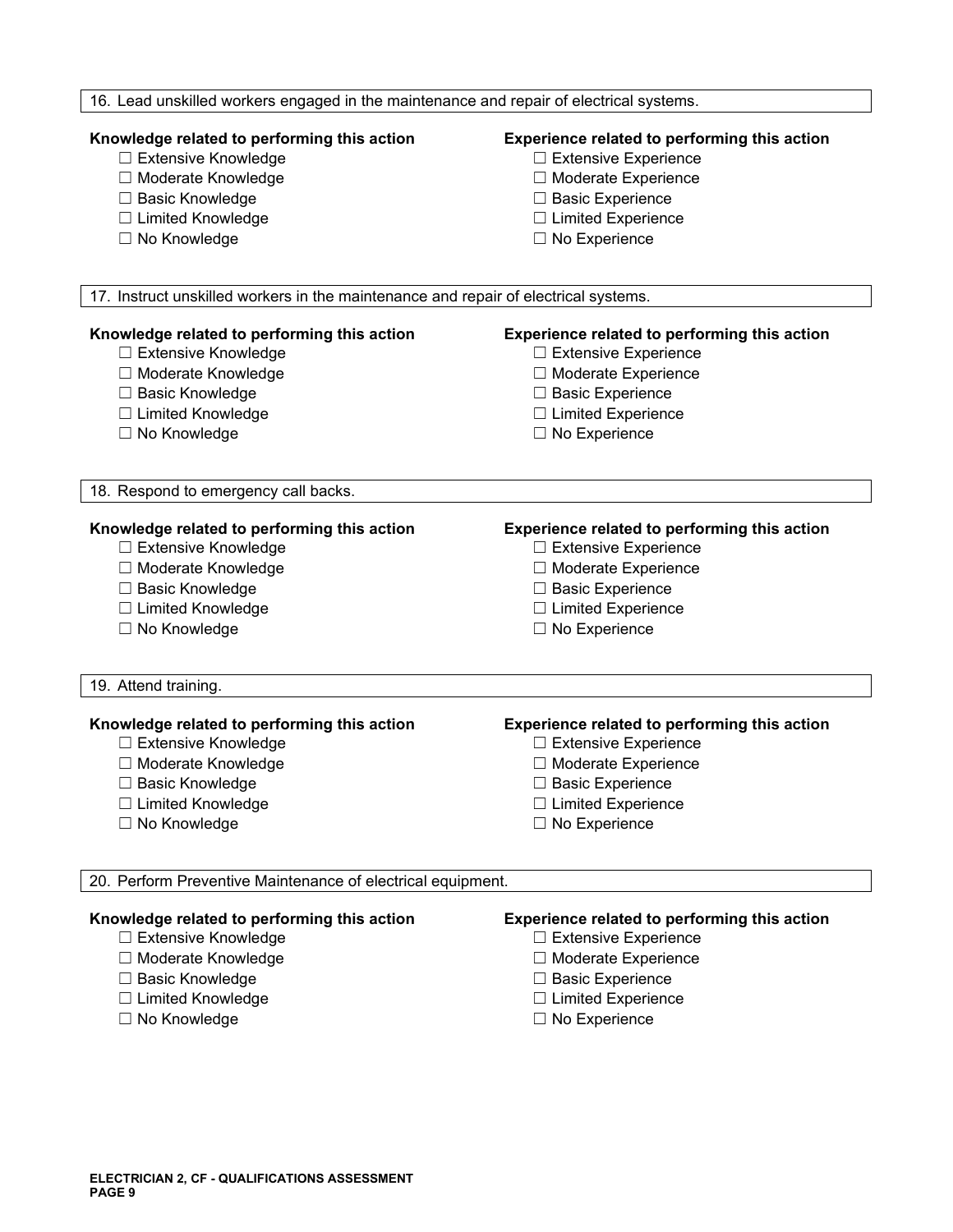## **Knowledge related to performing this action Experience related to performing this action**  ☐ Extensive Knowledge ☐ Extensive Experience ☐ Moderate Knowledge ☐ Moderate Experience ☐ Basic Knowledge ☐ Basic Experience ☐ Limited Knowledge ☐ Limited Experience ☐ No Knowledge ☐ No Experience 22. Maintain high mast lighting system. **Knowledge related to performing this action Experience related to performing this action**  ☐ Extensive Knowledge ☐ Extensive Experience ☐ Moderate Knowledge ☐ Moderate Experience ☐ Basic Knowledge ☐ Basic Experience ☐ Limited Knowledge ☐ Limited Experience ☐ No Knowledge ☐ No Experience 23. Inspect premises to ensure work environment is free from contraband (e.g. weapons, drugs, and tobacco, etc.). **Knowledge related to performing this action Experience related to performing this action**  ☐ Extensive Knowledge ☐ Extensive Experience ☐ Moderate Knowledge ☐ Moderate Experience ☐ Basic Knowledge ☐ Basic Experience ☐ Limited Knowledge ☐ Limited Experience ☐ No Knowledge ☐ No Experience 24. Maintain tools, equipment, and inventory in a safe organized manner. **Knowledge related to performing this action Experience related to performing this action**  ☐ Extensive Knowledge ☐ Extensive Experience ☐ Moderate Knowledge ☐ Moderate Experience ☐ Basic Knowledge ☐ Basic Experience ☐ Limited Knowledge ☐ Limited Experience ☐ No Knowledge ☐ No Experience 25. Compile records (e.g., Safety Data Sheets [SDS], timesheets, daily work order report, tool control, safety training, vehicle log, etc.). **Knowledge related to performing this action Experience related to performing this action**  ☐ Extensive Knowledge ☐ Extensive Experience ☐ Moderate Knowledge ☐ Moderate Experience ☐ Basic Knowledge ☐ Basic Experience ☐ Limited Knowledge ☐ Limited Experience

- 
- ☐ No Knowledge ☐ No Experience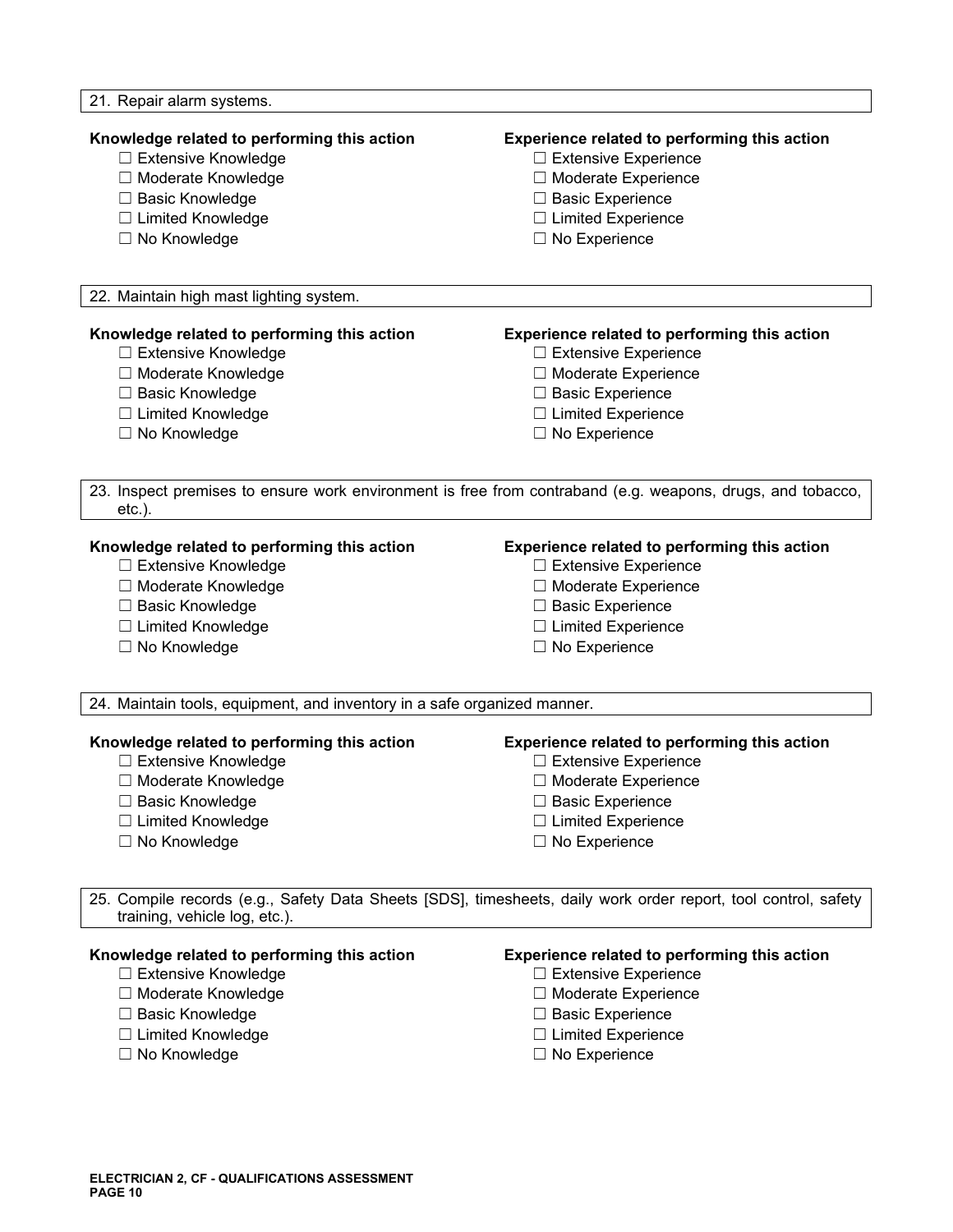- 
- 
- ☐ Basic Knowledge ☐ Basic Experience
- 
- 

# **Knowledge related to performing this action Experience related to performing this action**

- □ Extensive Experience
- ☐ Moderate Knowledge ☐ Moderate Experience
	-
- ☐ Limited Knowledge ☐ Limited Experience
- ☐ No Knowledge ☐ No Experience

### **THIS CONCLUDES THE EXAMINATION**

**REVISION DATE: 7**/10/20 - JWA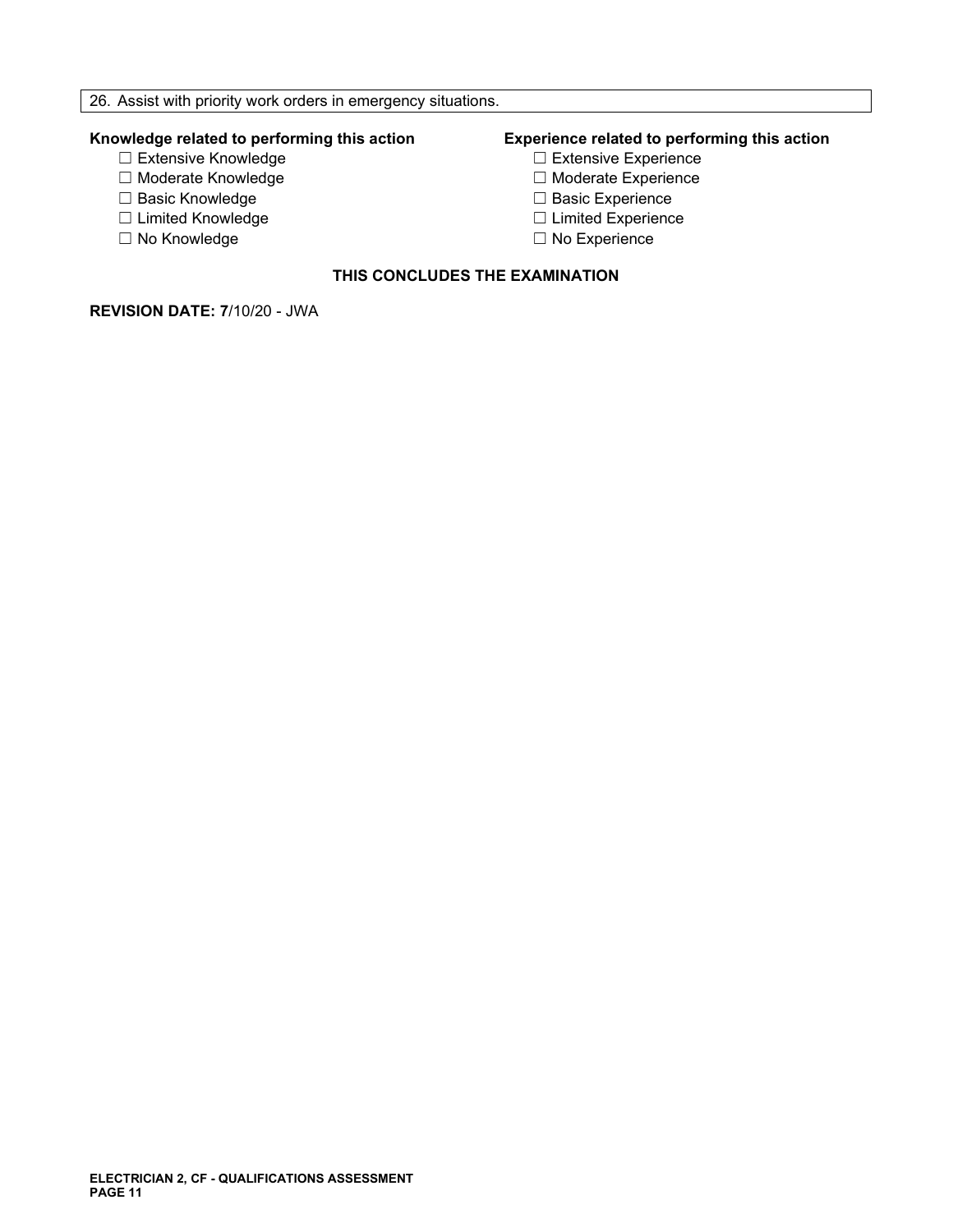**THIS PAGE INTENTIONALLY LEFT BLANK.**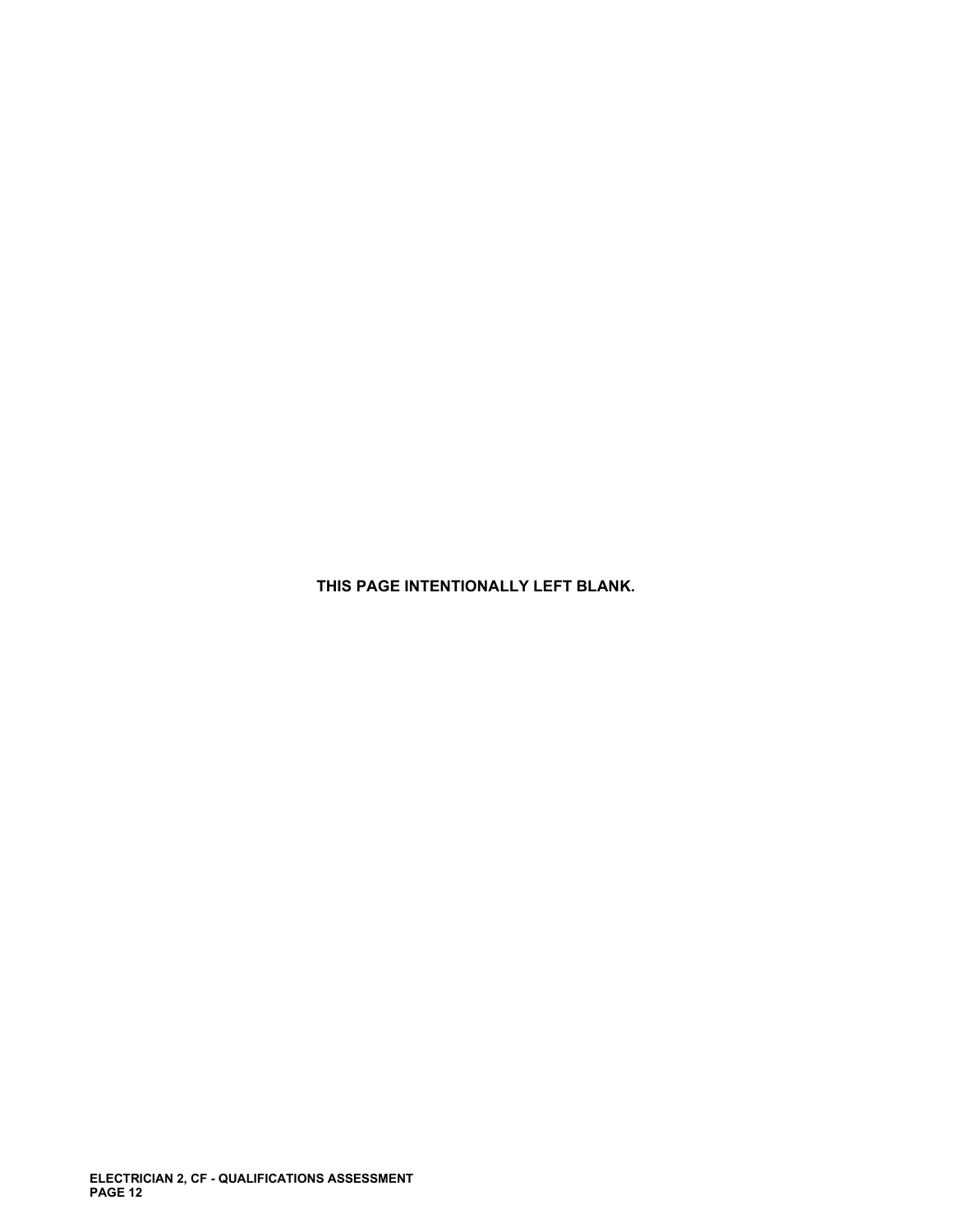### **RECRUITMENT QUESTIONNAIRE**

Applicants are asked to voluntarily provide the information below. The following data will be used for statistical data gathering and reporting purposes. This questionnaire will be separated from the examination and this information will not be used in any employment decisions.

### **GENDER**

- ☐ Male
- ☐ Female
- ☐ Non-binary

### **RACE AND ETHNICITY**

Check **one** box that best describes your race or ethnicity.

- ☐ Black or African American ☐ Multiple Asian\*\* ☐ Multiple Pacific Islander\*\*\*
- ☐ American Indian or Alaska ☐ Indian ☐ Guamanian
- ☐ Hispanic or Latino (alone or ☐ Chinese ☐ Samoan in combination with any other race) ☐ Filipino ☐ Other Pacific Islander
- 
- ☐ Multiple Races\* ☐ Korean
- Native ☐ Cambodian ☐ Hawaiian ☐ White ☐ Japanese ☐ Laotian ☐ Vietnamese
	- ☐ Other Asian

### **ASIAN PACIFIC ISLANDER**

- 
- 
- 
- 
- 

\*If you identify with more than one race that is Non-Hispanic or Latino, select Multiple Races.

\*\*If you identify with more than one Asian ethnicity, select Multiple Asian.

\*\*\*If you identify with more than one Pacific Islander ethnicity, select Multiple Pacific Islander.

### **AUTHORITIES**

Government Code sections 8310.5, 19705, 19790, 19792(h) and California Code of Regulations, Title 2, sections 599.980, 11013(b) authorize the State of California to collect demographic information on job applicants and exam participants for analysis and statistical purposes.

### **CONTINUE TO NEXT PAGE TO COMPLETE RECRUITMENT QUESTIONNAIRE**